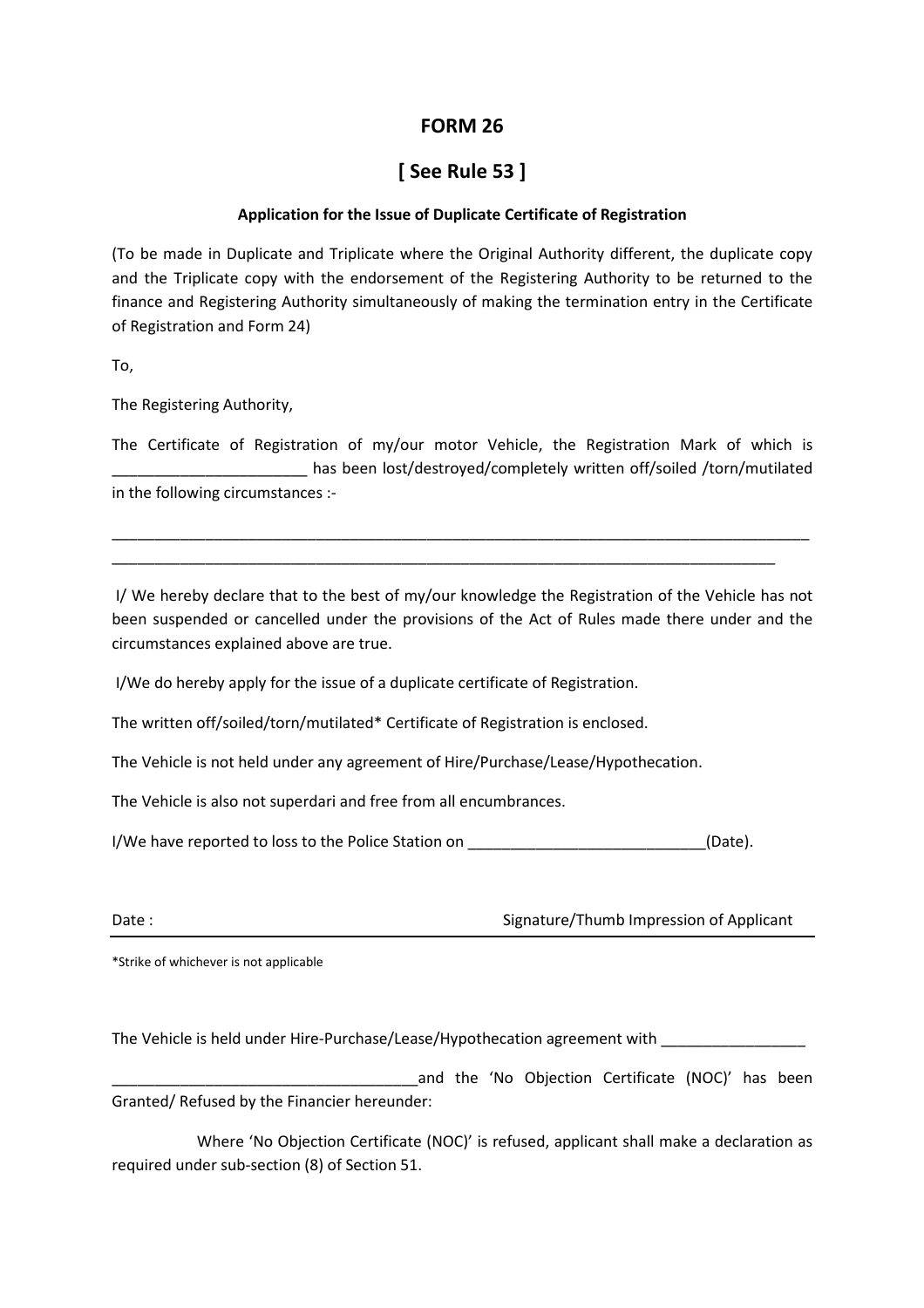Signature/Thumb Impression of the Owner

Name \_\_\_\_\_\_\_\_\_\_\_\_\_\_\_\_\_\_\_\_\_\_\_\_\_\_\_\_

Date \_\_\_\_\_\_\_\_\_\_\_\_\_\_ Full Address :\_\_\_\_\_\_\_\_\_\_\_\_\_\_\_\_\_\_\_\_\_\_\_

**Note** (1) Full Particulares of the circumstances shall be furnished in the case of loss or destruction of the Registering Certificate.

\_\_\_\_\_\_\_\_\_\_\_\_\_\_\_\_\_\_\_\_\_\_\_\_\_\_\_\_\_\_\_\_\_\_

(2) Strike out whichever is not applicable.

## **CONSENT OF THE FINANCIER FOR GRANT OF 'NO OBJECTION CERTIFICATE' UNDER SECTION 51(6)**

I/We being a party to an agreement of Hire-Purchase/Lease/Hypothecation in respect of Motor Vehicle specified above :

- (1) Have 'No Objection' in issue of the duplication Certificate of Registration of the said Vehicle.
- (2) Have 'Objection' in issue of the duplicate Registration Certificate of the said Vehicle for the reason given here under:-

| Signature of the Financier                                                                                    |
|---------------------------------------------------------------------------------------------------------------|
| <b>OFFICE ENDORSEMENT</b>                                                                                     |
| Office of the ______________________________                                                                  |
| A duplicate Certificate of Registration as requested above is issued with the note                            |
| and is noted in the Original Registration Records in Form 24.                                                 |
| Signature of Registering Authority                                                                            |
|                                                                                                               |
|                                                                                                               |
| The Registering Authority and the contract of the contract of the contract of the contract of the contract of |
|                                                                                                               |

(To be sent to both the above aprties by Registered Post Acknowledgement Due)